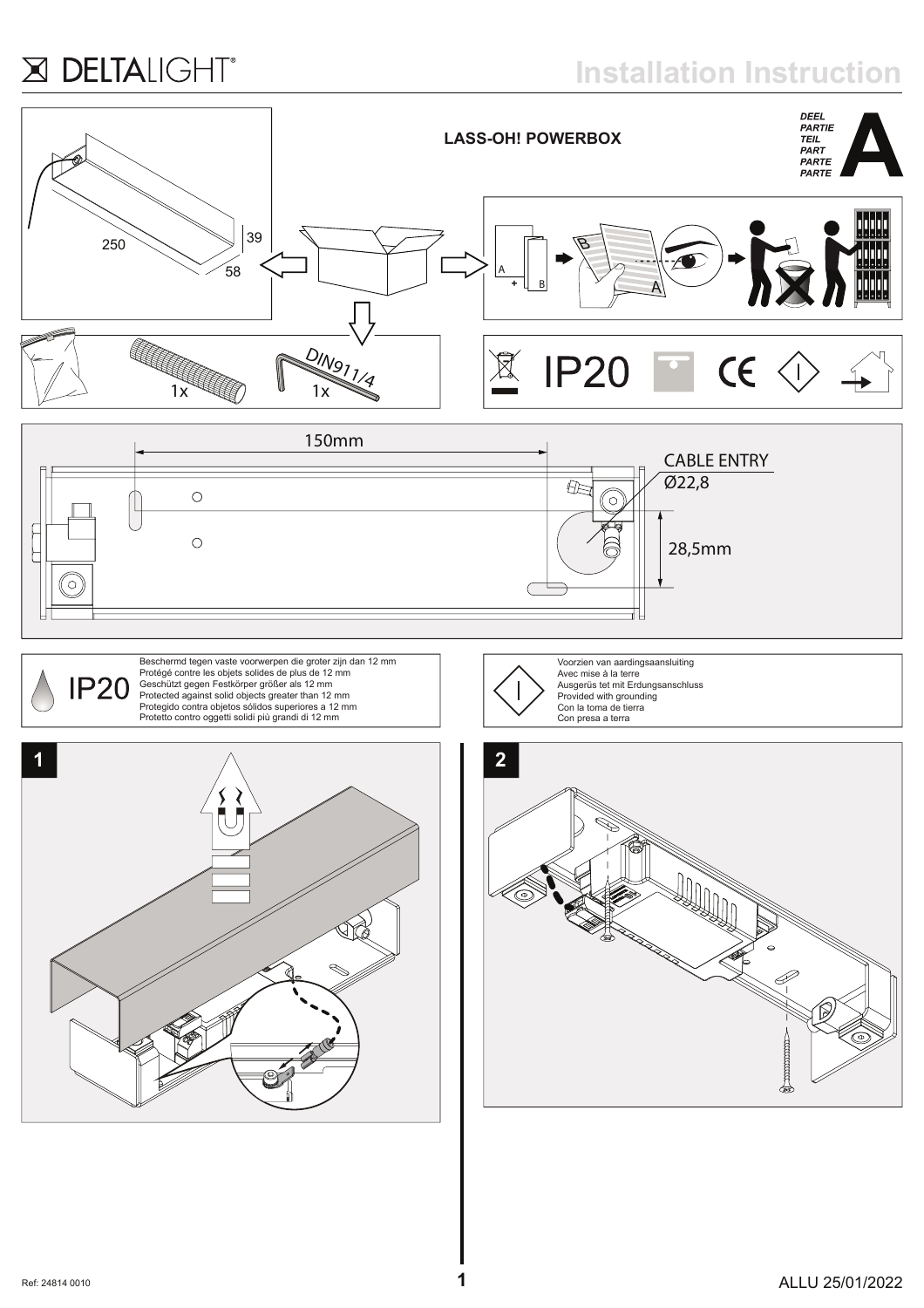## X DELTALIGHT®



**N L**

## **Installation Instruction**









Ref: 24814 0010 **2**